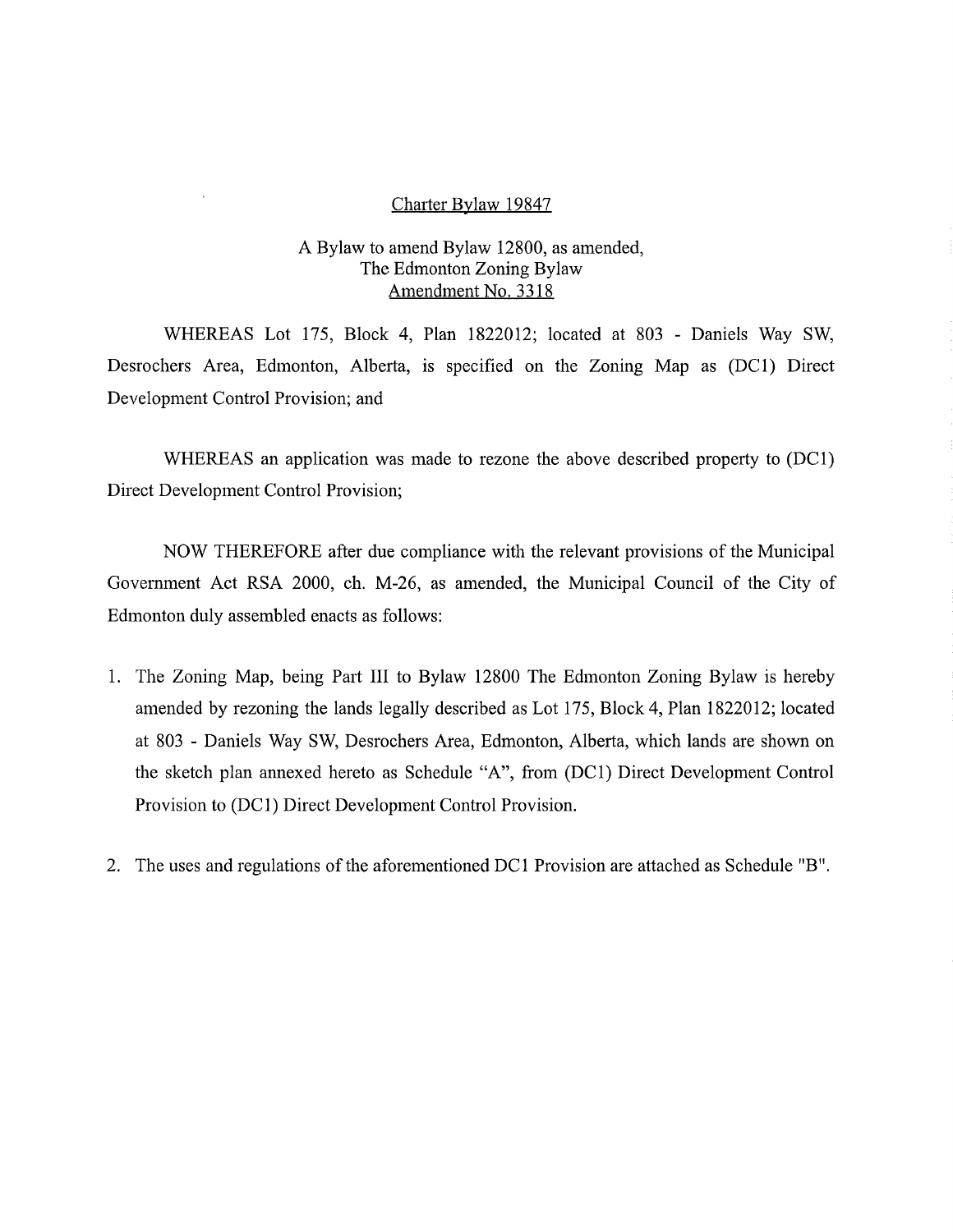3. The sketch plan attached as Schedule "A" and the uses and regulations of the DC1 Provision shown on Schedule "B" attached are hereby incorporated into the Zoning Bylaw, being Part IV to Bylaw 12800, The Edmonton Zoning Bylaw.

, THE CITY OF EDMONTON MAY READ a first time this 8th day of September , A. D. 2021; READ a second time this 8th day of September , A. D. 2021; READ a third time this 8th day of September , A. D. 2021; SIGNED and PASSED this 8th day of September , A. D. 2021.  $\begin{array}{c|c}\n\mathbf{1} & \mathbf{1} \\
\mathbf{1} & \mathbf{1}\n\end{array}$  $A/\text{CTY}$ CLERK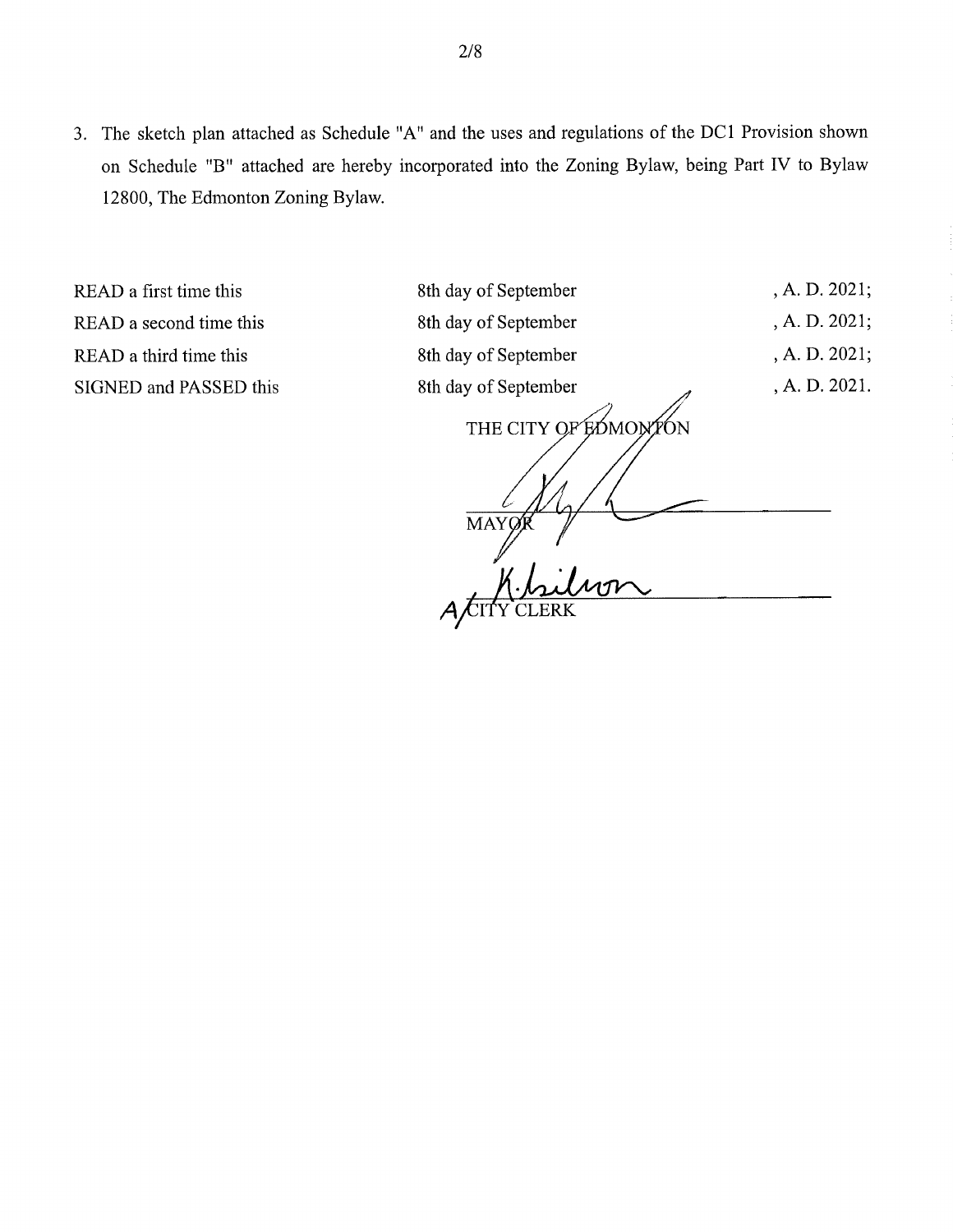3/8 SCHEDULE "A"



**CHARTER BYLAW 19847**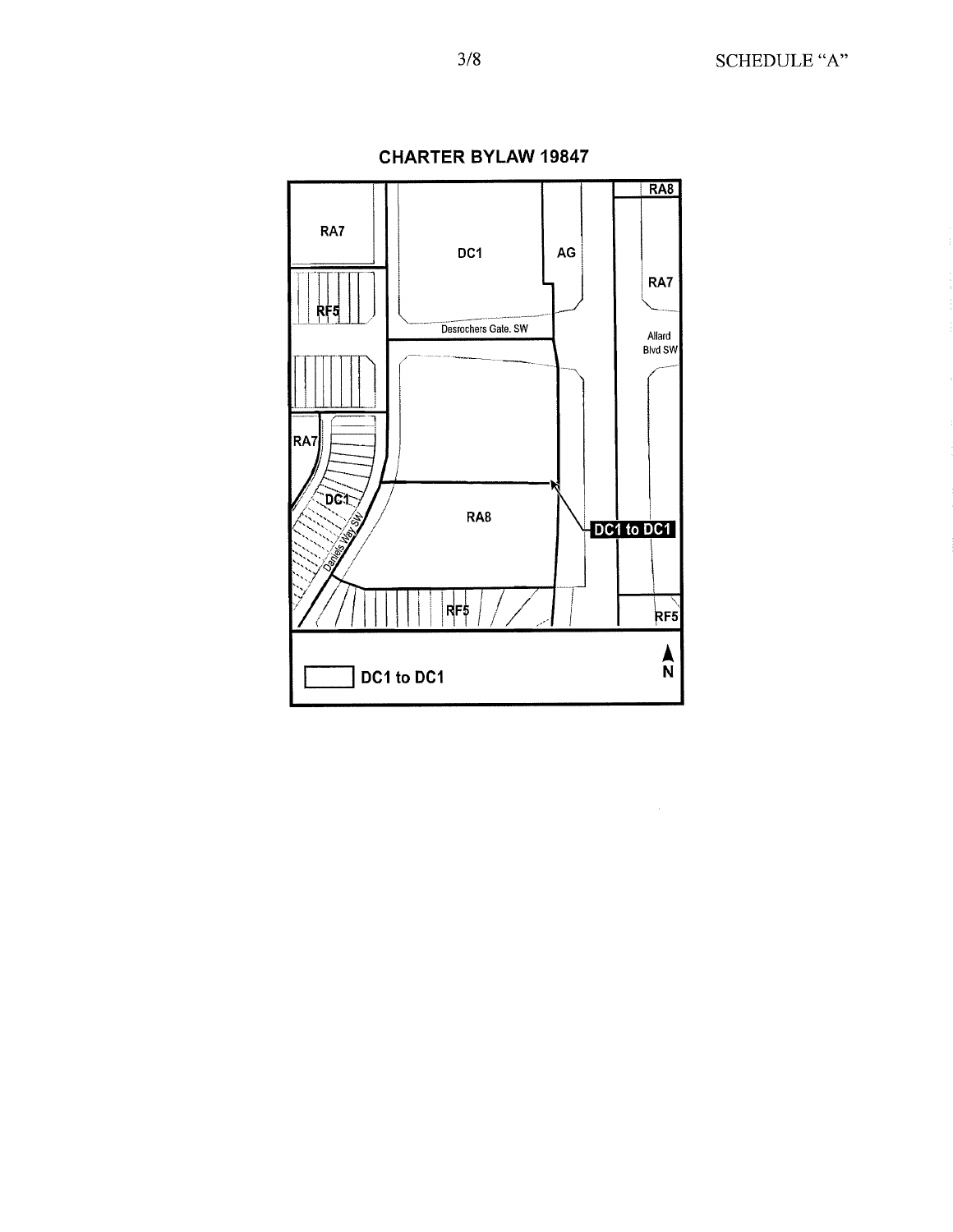#### **SCHEDULE "B"**

# **(DC1) DIRECT DEVELOPMENT CONTROL PROVISION 803 Daniels Way SW**

#### **1. General Purpose**

The purpose of this Provision is to establish opportunities for a mix of residential and commercial uses and pedestrian oriented development within 400m of the Desrochers LRT station, while providing a transition in form and scale from higher to lower intensity and density development.

#### **2. Area of Application**

The Provision shall apply to Lot 175, Block 4, Plan 1822012, located at the south west corner of Desrochers Gate and James Mowatt Trail SW as shown on Schedule A of this Bylaw adopting this DC1 Provision.

#### **3. Uses**

- 1. Apartment Housing
- 2. Bars and Neighbourhood Pubs
- 3. Business Support Services
- 4. Cannabis Retail Sales
- 5. Child Care Services
- 6. Commercial Schools
- 7. Convenience Retail Stores
- 8. Creation and Production Establishments
- 9. General Retail Stores
- 10. Government Services
- 11. Health Services
- 12.Indoor Participant Recreation Services
- 13. Liquor Stores
- 14. Live Work Unit
- 15. Lodging Houses
- 16. Major Home Based Business
- 17. Media Studios
- 18. Minor Amusement Establishments
- 19. Minor Home Based Business
- 20. Multi-unit Housing
- 21. Personal Service Shops
- 22. Professional, Financial and Office Support Services
- 23. Public Libraries and Cultural Exhibits
- 24. Residential Sales Centre
- 25. Restaurants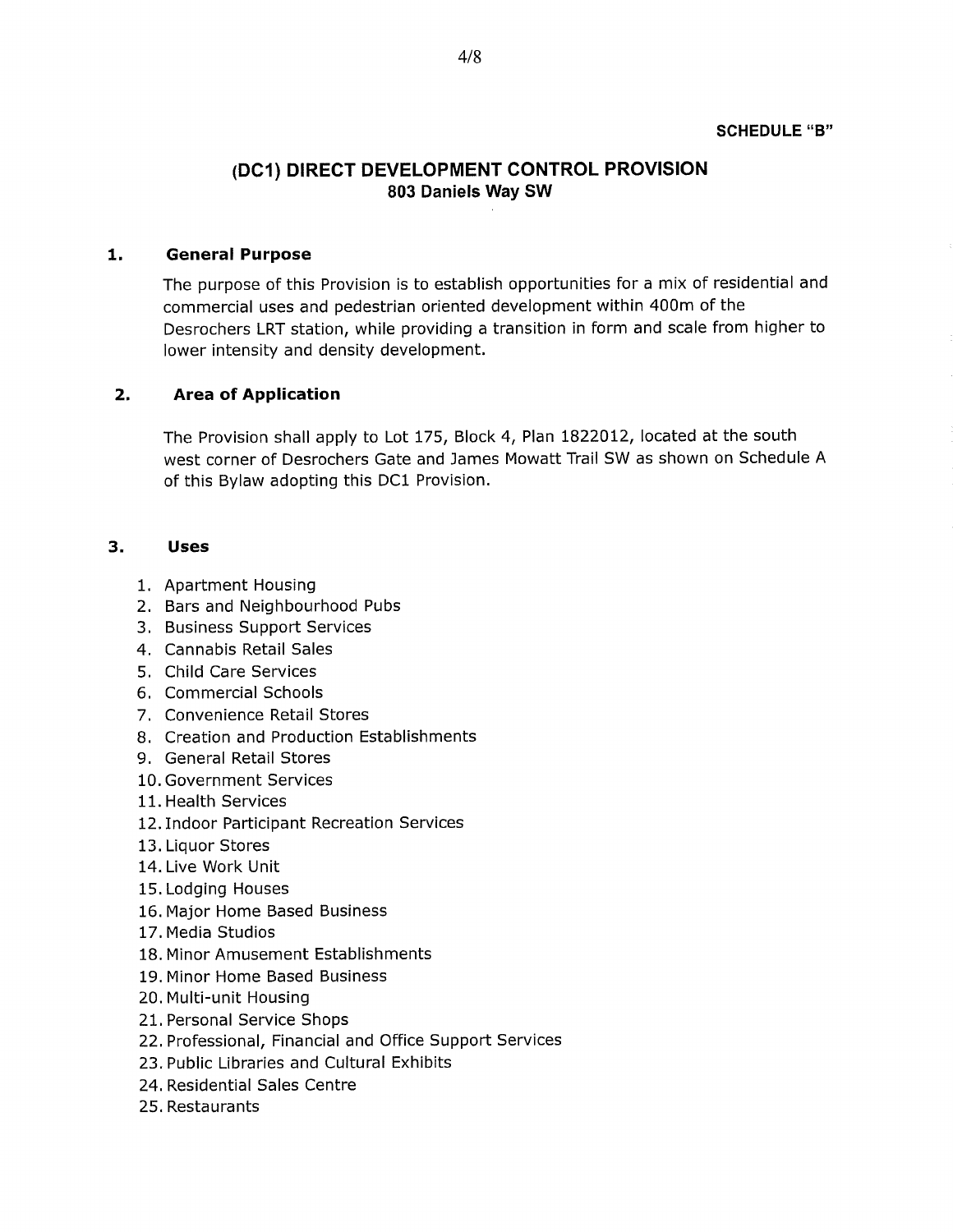- 26. Specialty Food Services
- 27. Veterinary Services
- 28. Fascia On-premises Signs
- 29. Freestanding Off-premises Signs
- 30. Freestanding On-premises Signs
- 31. Minor Digital On-premises Signs
- 32. Minor Digital Off-premises Signs
- 33. Projecting On-premises Signs
- 34. Temporary On-premises Signs

## **4. Development Regulations**

- 1. The minimum Density shall be 80 Dwellings/ha.
- 2. The maximum Density shall be 125 Dwellings/ha.
- 3. The maximum Height shall be 20.0 m.
- 4. The maximum total length of a building shall not exceed 80.0 m.
- 5. The maximum Floor Area Ratio shall be 1.4.
- 6. The minimum Rear Setback shall be 7.5 m.
- 7. The maximum Front Setback shall be 3.0 m.
- 8. Commercial Uses shall be located on the ground floor, notwithstanding, where the same Commercial Use is on the ground floor, a second Storey is permitted provided there is internal public access to the second Storey.
- 9. Commercial Uses shall only be developed on a Site in conjunction with Residential Uses.
- 10. Restaurants and Bars and Neighbourhood Pubs shall not exceed a capacity of 200 Occupants or 240 m2 of Public Space.
- 11.Cannabis Retail Sales uses shall comply with Section 70 of the Zoning Bylaw.

## **5. Site Planning**

- 1. Buildings shall be oriented toward the abutting street, provide direct sidewalk entries and the ground floor portion of Façades shall have a high degree of transparency, a minimum of 50% window transparency for Residential Uses and a minimum of 70% window transparency for Commercial Uses.
- 2. Low-rise/medium density and mixed Use Sites shall be designed to have a strong street presence, with parking areas located underground or away from the street.
- 3. Development Officers shall have regard for Site design, parking areas and building articulation with consideration for the Transit Oriented Guidelines and Winter Design Principles in determination of appropriate Site design.
- 4. Amenity Areas such as arcades, plazas, gardens, or outdoor spaces shall be provided on Site. Such Amenity Areas should be easily accessible from surrounding buildings and be provided along the pedestrian network as identified in the Desrochers NASP. Such spaces may be developed as, but not limited to, courtyards, atriums or seating areas.

## **6. Buildings and Massing**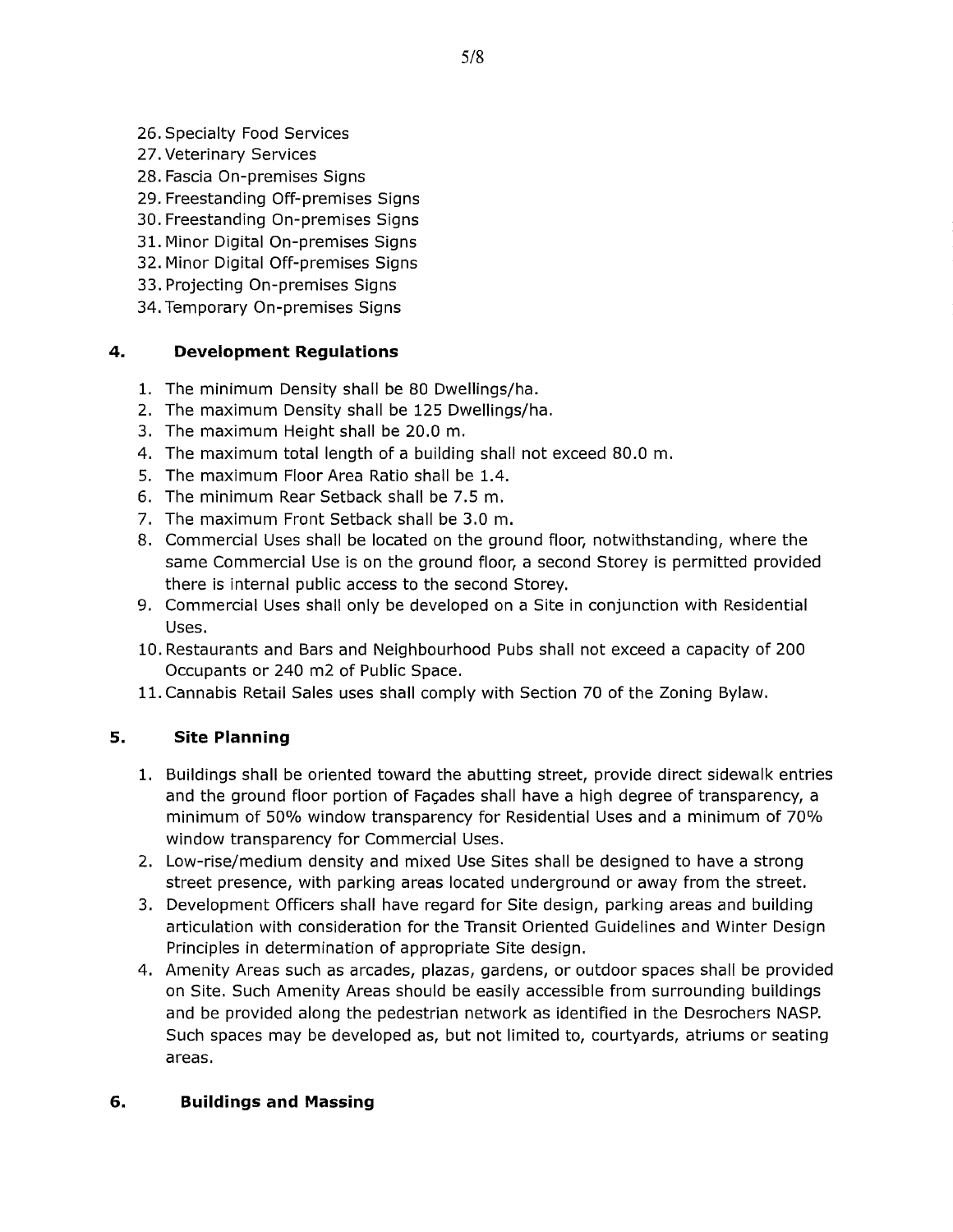- 1. Entrances for Residential Uses shall be separate from Commercial entrances at ground floor and feature identifiable doorways, soft Landscaping and pedestrian-scale lighting.
- 2. The massing of building walls greater than 15.0 m in length shall be reduced through architectural elements such as columns, ribs, pilasters or piers, changes in plane (e.g., recesses and projections), changes in building finishes, materials and textures, or features that create an identifiable pattern and sense of human scale.
- 3. Buildings located along Amenity Areas and major pedestrian walkways as identified in the Desrochers NASP shall emphasize architectural elements and Façade enhancements, particularly to the first and second levels of a project to create a pedestrian-friendly environment. Design elements may include the placement of windows to allow for viewing into the building by pedestrians (Non-residential Uses only), entrance features, street furniture, canopies, and other features that lend visual interest and a human scale.
- 4. Ground-level Uses shall provide multiple points of interaction in the form of doorways, operable windows, and large display windows to facilitate pedestrian interaction defining a perceived pattern of smaller frontages no more than 15.0 m in width.
- 5. A minimum Amenity Area of 7.5 m2 per Dwelling shall be provided.
- 6. Buildings shall incorporate functional and decorative exterior lighting to enhance building architecture, Landscaping elements, building entrances, and Amenity Areas.
- 7. All mechanical equipment, including roof mechanical units, shall be concealed from street level view by screening in a manner compatible with the architectural character of the building or by incorporating it within the building.

## **7. Active Modes**

- 1. Direct pedestrian connections to the LRT station shall be provided from surrounding intersections, focal points and nearby open spaces to create an integrated pedestrian system.
- 2. Pedestrian connections to the LRT station shall be developed as enhanced walkways with pedestrian- oriented Landscaping. Walkways may include elements such as street trees, plantings, special paving, and street furniture such as benches, lighting and waste receptacles.
- 3. Bicycle parking shall be provided in accordance with the Zoning Bylaw.

## **8. Open Space and Landscaping**

1. A Landscape Plan prepared by a registered landscape architect shall be submitted prior to the approval of any Development Permit. The Landscape Plan shall be in accordance with the Zoning Bylaw and illustrate Landscaping internal to the Site, Amenity Areas and pedestrian linkages. Outdoor Amenity Areas shall be landscaped for the purpose of achieving pedestrian connectivity, opportunities for play and social interaction and a focal point for the development. In addition to Landscaping, this shall be achieved through the use of elements such as park benches, pedestrian level lighting, waste receptacles, directional signage, special paving, public art, and other means integrated with the Landscaping and placed along public walking routes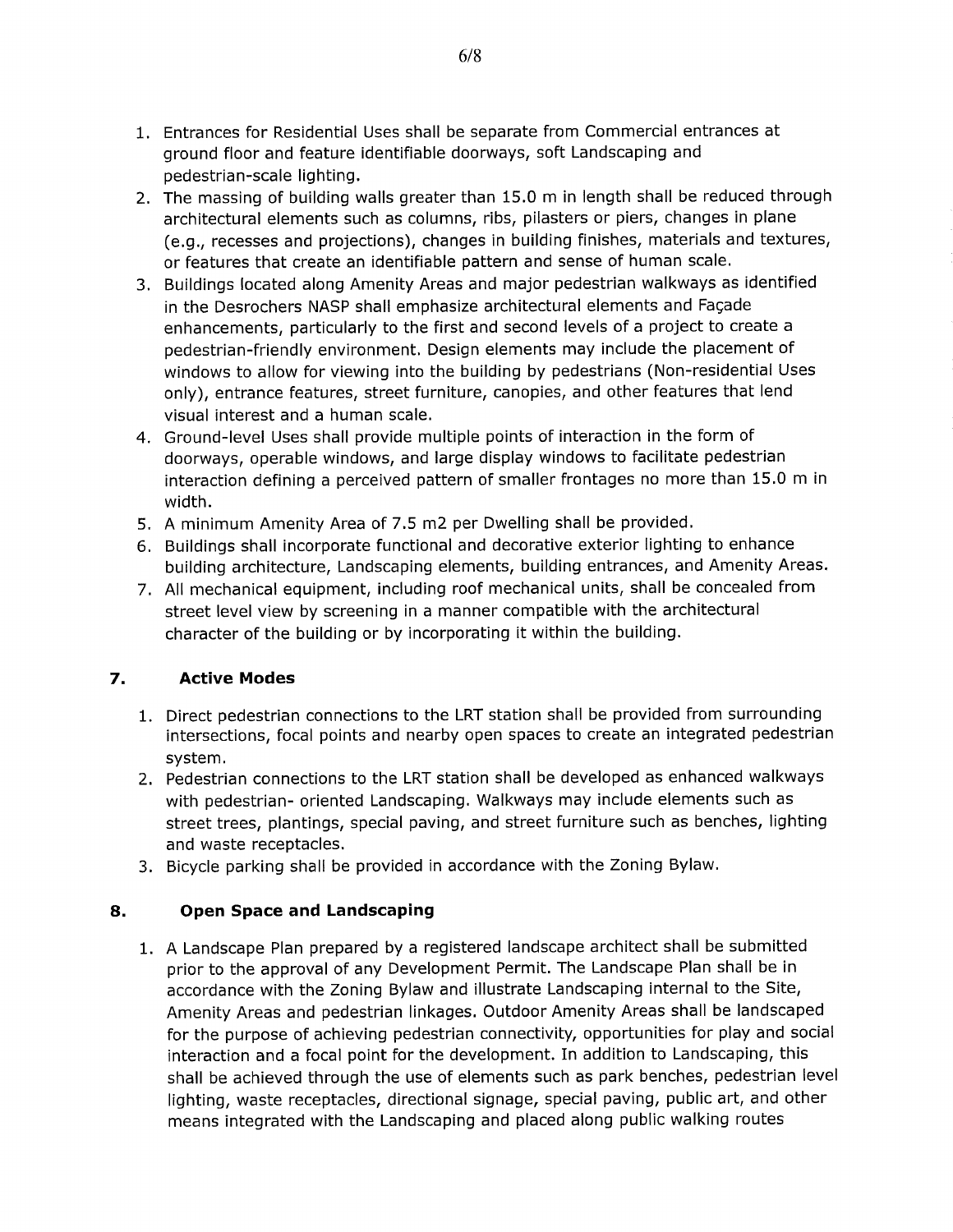through the Site. The Landscape Plan shall include a species list for proposed plant material appropriate to local climate conditions. Naturalized landscape design is encouraged where possible. The Development Officer in consultation with relevant City Departments shall review and approve the Landscape Plan.

- 2. In projects involving multiple buildings, common Amenity Areas shall be provided in the form of courtyards, plazas or parks. The common Amenity Areas shall be directly accessible from surrounding buildings and provide connections to sidewalks within public roadways.
- 3. Public open space shall be designed to accommodate year-round use using Winter City principles to encourage space devoted to public gatherings, pedestrian movement and other social and recreational functions.
- 4. No outdoor parking, garbage collection, common Amenity Areas, or outdoor storage areas shall be developed within 3.0 m of public roadways. Landscaping shall be used to screen parking, mechanical, and garbage areas from public streets and LRT corridor.
- 5. Fencing shall be decorative and transparent using materials such as, but not limited to, glass, wrought iron, and metal.

## **9. Roadways and Parking**

- 1. Parking shall be in accordance with the Zoning Bylaw, except that at such time as a Shared Use Parking Impact Assessment is submitted, the applicant may apply for a reduction to the minimum number of parking spaces. The applicant shall demonstrate through a Shared Use Parking Impact Assessment that by virtue of the Use, character, or location of the proposed development, and its relationship to public transit facilities and any other available parking facilities, the parking required for the proposed development may be less than any minimum set out in the Zoning Bylaw.
- 2. Loading, storage and trash collection areas shall be located to the rear or sides of the building and shall be screened from view from any adjacent Sites, public or internal roadways, and Light Rail Transit lines, in accordance with the provisions of the Zoning Bylaw. Loading areas shall not encroach onto public right-of-ways.
- 3. Parking areas shall be designed for a safe and orderly flow of vehicular and pedestrian traffic to minimize pedestrian/vehicular conflicts.
- 4. Surface parking areas to accommodate 30 or more vehicles at Grade shall incorporate design elements such as, but not limited to, landscaped open space, islands, Amenity Areas, private roads and/or pedestrian walkways within the parking area. The required landscaped areas shall be calculated on the basis of 2.0 m2 of landscaped island area per required parking space.
- 5. Required parking shall not be situated between a building and a public street, other than a Lane.
- 6. All resident parking shall be located in an Underground Parkade or in an Above Ground Parkade. Visitor parking for Residential Uses and parking for Commercial Uses may be provided at Grade but shall not be situated between a building and a public street, other than a Lane.